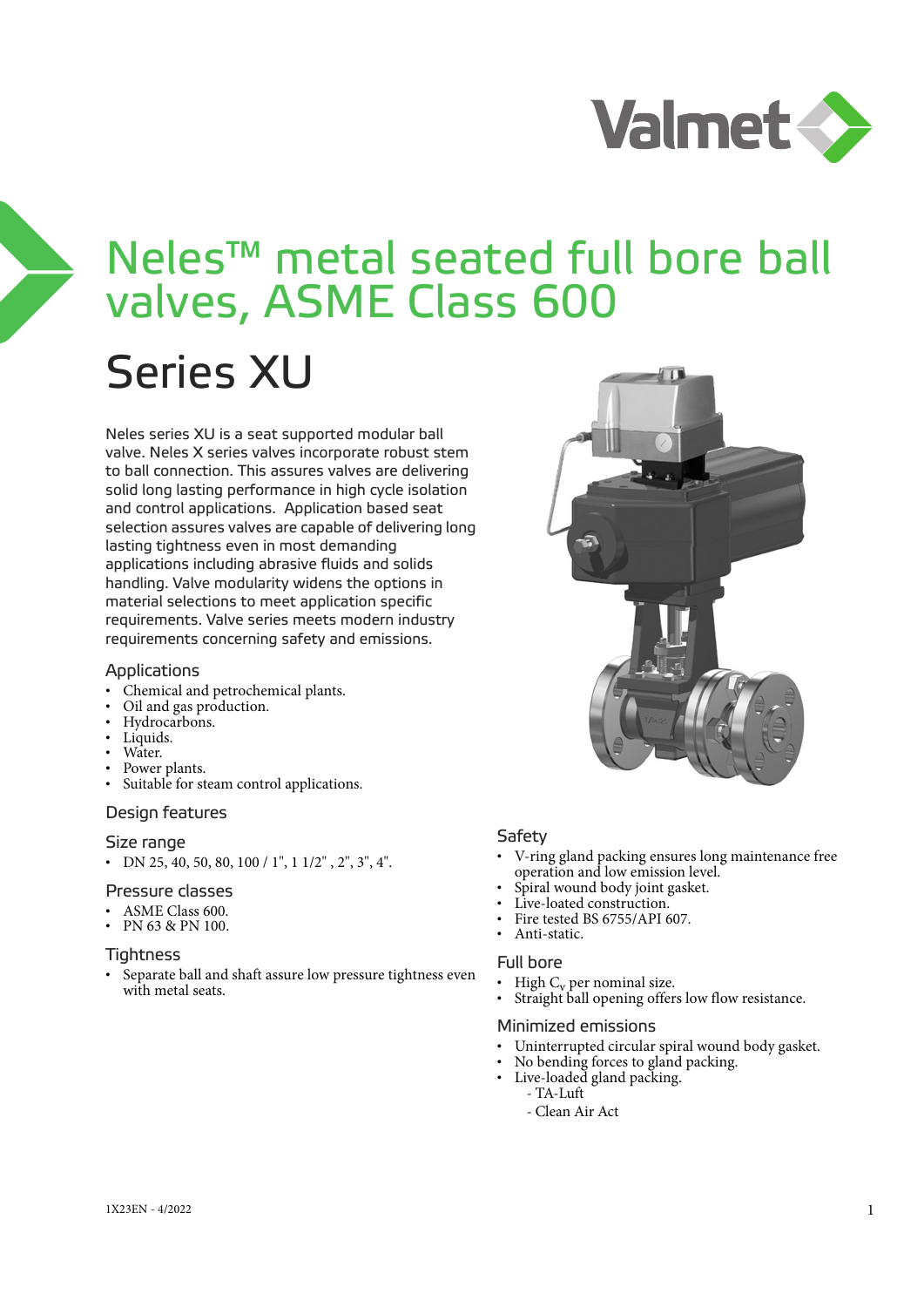### Exploded view



# Parts list

| <b>Item</b>    | Part description          | <b>Material</b>                                                          |                                          |
|----------------|---------------------------|--------------------------------------------------------------------------|------------------------------------------|
| 1              | Body                      | Stainless steel ASTM A 351 gr. CF8M (1.4408)                             | Carbon steel ASTM A 216 gr. WCB (1.0619) |
| $\overline{2}$ | Body cap                  | Stainless steel ASTM A 351 gr. CF8M (1.4408)                             | Carbon steel ASTM A 216 gr. WCB (1.0619) |
| $\overline{3}$ | Ball                      | Type 316                                                                 |                                          |
| $\overline{4}$ | Spline driver 2"          | Stainless steel ASTM A 351 gr. CF8M (1.4581)                             |                                          |
| 5              | Stem                      | ASTM A479 gr. XM-19 (1.3964)                                             |                                          |
| $\overline{7}$ | Seat                      | Stainless steel + cobalt based alloy                                     |                                          |
| 8              | Stem retainer 1" - 1 1/2" | Stainless steel ASTM A 351 gr. CF8M (1.4581)                             | Carbon steel ASTM A 216 gr. WCB (1.0619) |
| 9              | Gland                     | Stainless steel ASTM A 351 gr. CF8M (1.4581)                             |                                          |
| 10             | Key                       | Stainless steel AISI 329                                                 |                                          |
| 12             | Stud                      | ASTM A 193 gr. B8                                                        | ASTM A 320 gr. L7M (21 CrMo V 57)        |
| 13             | Stud 1" - 1 1/2"          | ASTM A 193 gr. B8                                                        | ASTM A 320 gr. L7M (21 CrMo V 57)        |
| 14             | Stud                      | ASTM A 193 gr. B8                                                        | ASTM A 320 gr. L7M (21 CrMo V 57)        |
| 16             | Hexagon nut               | ASTM A 194 gr. 8                                                         | ASTM A 194 gr. 2HM (24 CrMo 5)           |
| 17             | Hexagon nut $1" - 11/2"$  | ASTM A 194 gr. 8                                                         | ASTM A 194 gr. 2HM (24 CrMo 5)           |
| 18             | Hexagon nut               | ASTM A 194 gr. 8                                                         | ASTM A 194 gr. 2HM (24 CrMo 5)           |
| 25             | Seat                      | Stainless steel + cobalt based alloy                                     |                                          |
| 36             | Anti-static spring 2"     | Alloy 825 (2.4858)                                                       |                                          |
| 42             | Retainer Plate            | 316L/1.4435                                                              |                                          |
| 50             | Locking                   | ASTM A479 gr. XM-19 (1.3964)                                             |                                          |
| 62             | Seat spring               | Alloy 825 (2.4858)                                                       |                                          |
| 63             | Back seal                 | PTFE or graphite                                                         |                                          |
| 65             | Body gasket               | Stainless steel AISI 316 (1.4436) + PTFE or graphite filler spiral wound |                                          |
| 66             | Gasket 1"-1 1/2"          | PTFE or graphite                                                         |                                          |
| 69             | Packing                   | PTFE or graphite                                                         |                                          |
| 70             | Thrust bearing            | PTFE or cobalt based alloy                                               |                                          |
| 71             | Stem                      | Graphite or cobalt based alloy                                           |                                          |
| 75             | Seat seal                 | Graphite                                                                 |                                          |
| 76             | Back-up ring              | Stainless steel AISI 316 (1.4436)                                        |                                          |
| 77             | Drain plug                | Type 316                                                                 |                                          |
| 78             | <b>Bottom</b> flange      | Stainless steel ASTM A 351 gr. CF8M (1.4408)                             | Carbon steel ASTM A 216 gr. WCB (1.0619) |
| 79             | Bottom cap gasket         | PTFE or graphite                                                         |                                          |
| 150            | Disc sprig set            | Electroless nickel plated sprig steel (EN 10083 - 1.8159)                |                                          |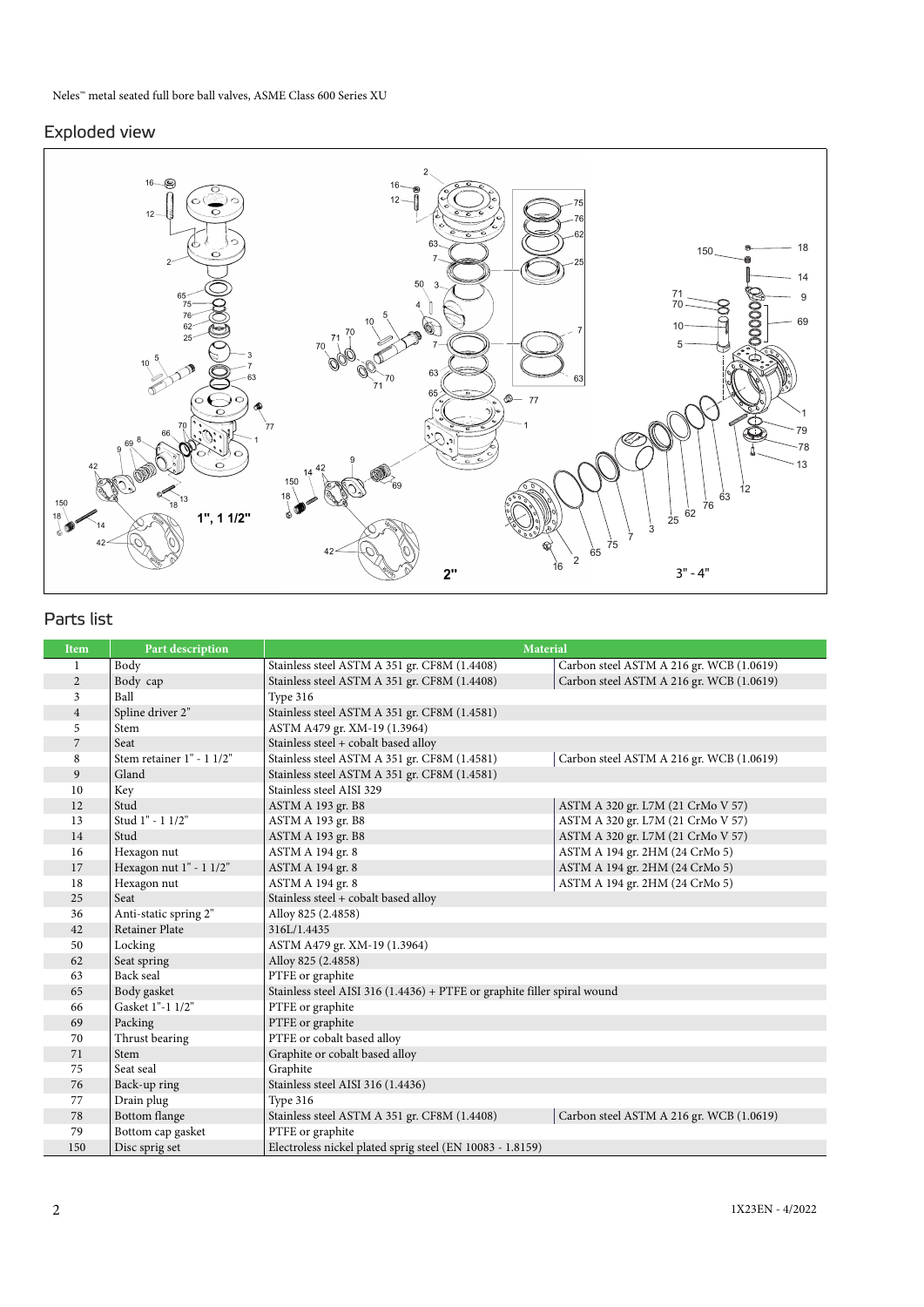# Technical specification

#### Product type

Full bore, seat supported ball valve. Separate ball and shaft. Split body design. Flanged.

#### Pressure ratings ASME Class 600.

PN 63 & PN 100.

#### Size range

DN 25, 40, 50, 80, 100 / 1", 1 1/2", 2", 3", 4".

#### Temperature range

 $-50$  °C...+450 °C (+600 °C) /  $-58...+840$  °F (+1110 °F).

#### Design standards

| Valve body   | ASME B16.34, BS 5351.              |
|--------------|------------------------------------|
| Valve joint  | <b>ASME B16.34.</b>                |
| Flanges      | ASME <sub>600</sub>                |
|              | PN 63, 100                         |
| Face-to-face | ASME B16.10 table 3, long pattern. |

#### Standard materials

| ASTM A351 gr. CF8M, ASTM A216 gr.          |
|--------------------------------------------|
| WCB, 1.4408/1.0619.                        |
| ASTM A351 gr. CF8M/AISI 316                |
| $(1.4408) +$ hard chrome or other          |
| special coating with metal seats.          |
| PTFE or cobalt based alloy.                |
| stainless steel + cobalt based alloy       |
| PTFE, graphite.                            |
| Spiral wound with PTFE or graphite filler. |
| PTFE (V-rings), graphite.                  |
|                                            |

#### **Bolting**

B8/8 (A2 - 70) with stainless steel body. L7M/2HM (21 CrMoV 57 / 24 CrMo 5) with carbon steel body.

#### Certification

EN 10204-3.1 material certificates for body and bonnet. Tightness test certificate.

#### Standard options

Oxygen construction for gaseous oxygen service. Cobalt based alloy or NiBo ball coating. Shaft extension. Fire tested acc. to API 607. NACE MR-0103, NACE MR 0175 available on request. Anti-static. Cryogenic version (temperatures below -50 °C / -60 °F)

#### Actuator mounting ISO 5211.

#### Valve testing

Each valve is tested for body integrity and seat tightness. The body test pressure is 1.5 x PN. The seat test pressure for metal seated valves is 1.1 x PN. The test medium is inhibited water. Air test upon request.

Valve tightness Metal seats: ISO 5208 Rate C, standard. ANSI FCI Class V Other tightness rates upon request.

 $C_v$  ( $K_v$ ) -values and resistance coefficients

| Valve size  |           | XU        | <b>XU with Q-TRIM</b> |           |           |  |
|-------------|-----------|-----------|-----------------------|-----------|-----------|--|
| DN / inch   | $C_v$ 90° | $K_v$ 90° | $\epsilon$ 90°        | $C_v$ 90° | $K_v$ 90° |  |
| 25/1"       | 105       | 91        | 0.08                  |           |           |  |
| $40/11/2$ " | 250       | 220       | 0.07                  |           |           |  |
| 50/2"       | 490       | 425       | 0.06                  | 84        | 73        |  |
| 80/3"       | 1160      | 1000      | 0.05                  | 245       | 210       |  |
| 100/4"      | 2200      | 1900      | 0.05                  | 530       | 460       |  |

### Standard seat options



# Scraping locked seat, K (only in size 2")





Ball seat: Stainless steel + hard facing Seat seal: PTFE Temp. range:  $-50$  °C... +260 °C / -58 °F... +500 °F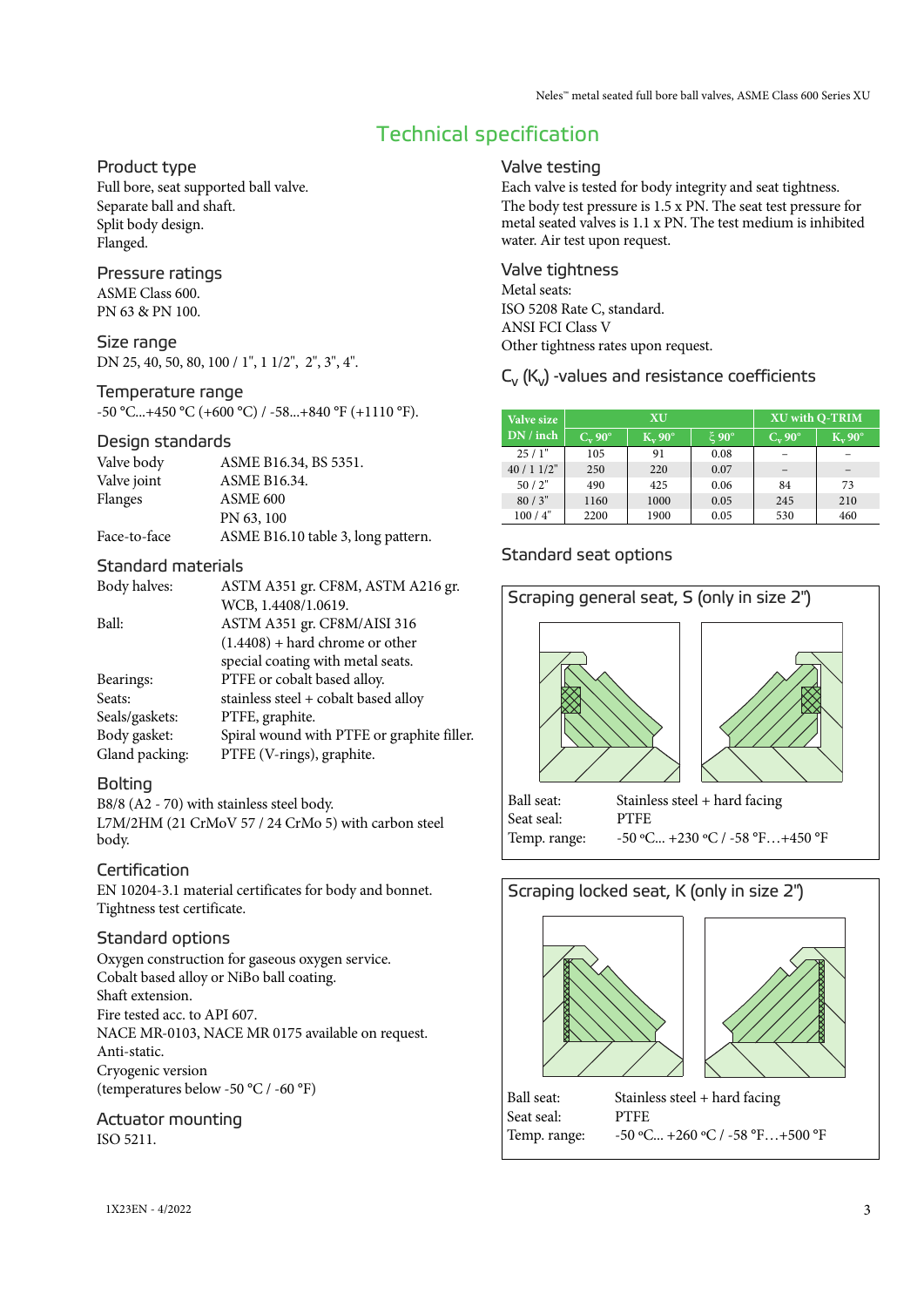# Standard seat options





#### Valve body ratings, ASME 600 Valve body ratings, PN 63 / PN 100

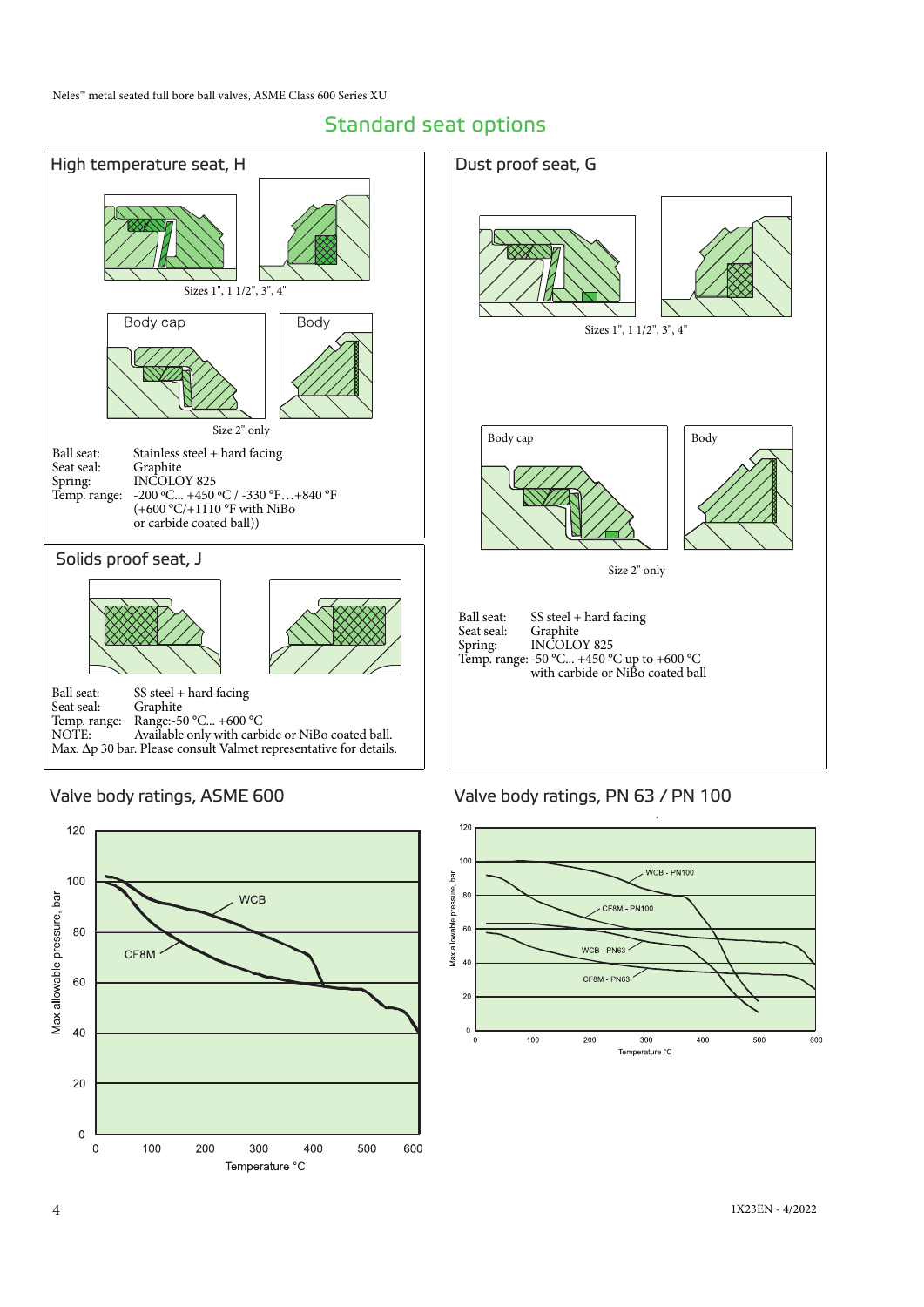#### Actuator selection

XU-valve can be equipped with the following Neles actuator types:

- B1C/B1J Pneumatic double acting or spring return actuator.
- Actuators available for size range DN 25 100 / 1"-4" B1C/B1J actuators have an ISO 5211 mounting face. M Gear operator for valve sizes DN 25 - 100 / 1"-4".

When selecting other than Neles actuators, please contact your local representative.

For the correct actuator selection you need to know the following process data:

- valve size and seat type
- supply pressure for the actuator
- maximum operating differential pressure over the valve in closed position.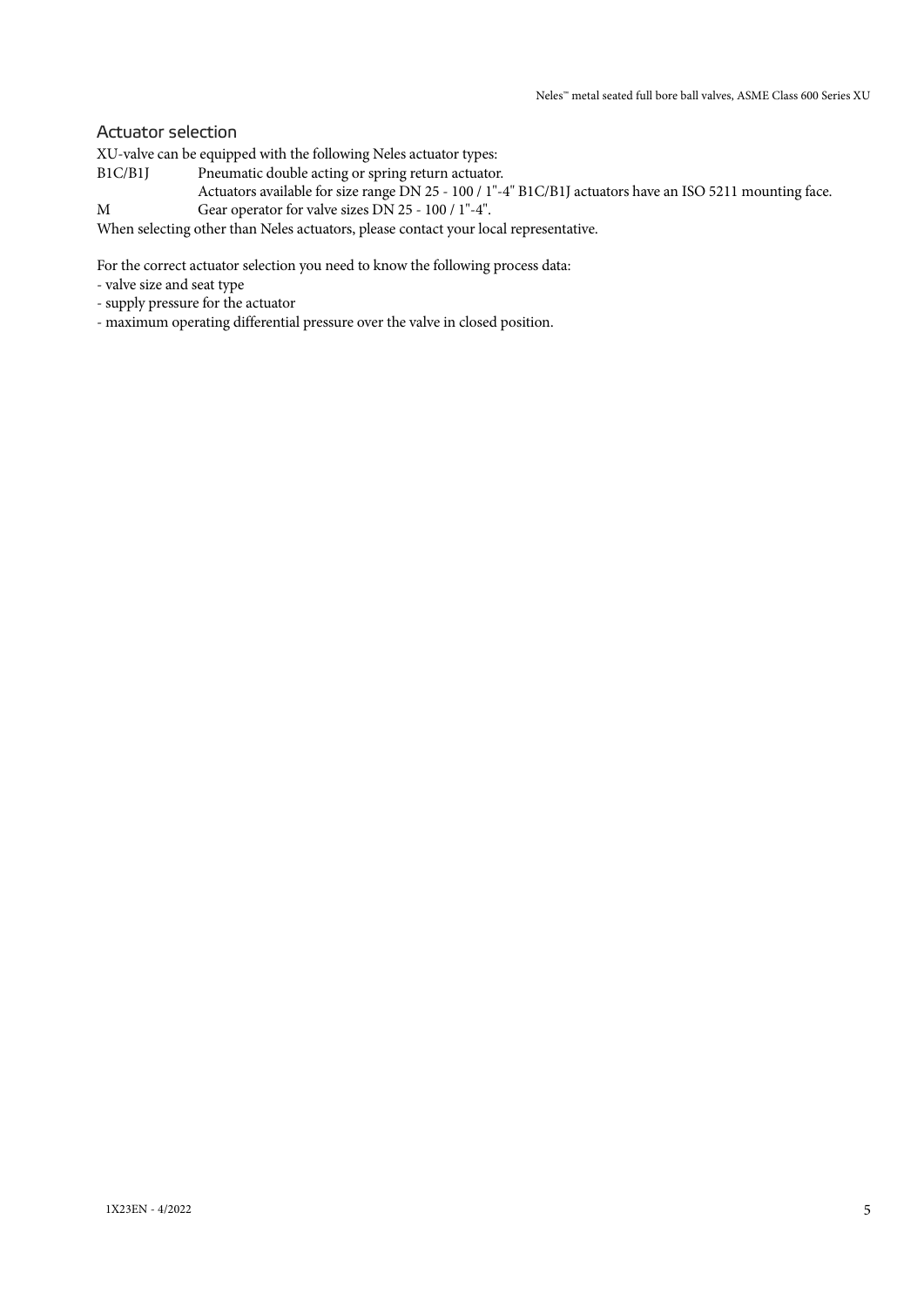

| <b>TYPE SIZE</b> |      | <b>ISO FLANGE</b>  |                |               |                |                |               | Dimensions in mm (inch) |                |                |              |              |                |                         | <b>NPTF</b> | $\log$       |
|------------------|------|--------------------|----------------|---------------|----------------|----------------|---------------|-------------------------|----------------|----------------|--------------|--------------|----------------|-------------------------|-------------|--------------|
|                  |      |                    | A              | $\bf{A1}$     | ØB             | ØB1            | ØD            | E                       | $\bf K$        | M              | N            | ØO           | p              | $\overline{\mathbf{R}}$ | U1          | (lbs)        |
|                  |      | F07                | 216<br>(8.50)  | 79<br>(3.11)  | 125<br>(4.88)  | 119<br>(4.69)  | 25.4<br>(1)   | 170<br>(6.69)           | 145<br>(5.71)  | 4.76<br>(0.19) | 25<br>(0.98) | 15<br>(0.59) | 17<br>(0.67)   | 25<br>(0.98)            | 1/4         | 17<br>(37)   |
|                  | 11/2 | F07, F10           | 241<br>(9.49)  | 86<br>(3.39)  | 155<br>(6.12)  | 148<br>(5.83)  | 38.1<br>(1.5) | 202<br>(7.95)           | 172<br>(6.77)  | 4.76<br>(0.19) | 35<br>(1.38) | 20<br>(0.79) | 22.2<br>(0.87) | 30<br>(1.18)            | 1/4         | 26<br>(57)   |
| $XU_F$           | 2    | F07, F10, F12, F14 | 292<br>(11.50) | 98<br>(3.86)  | 165<br>(6.50)  | 153<br>(6.02)  | 50.8<br>(2)   | 215<br>(8.46)           | 168<br>(6.61)  | 6.35<br>(0.25) | 46<br>(1.81) | 25<br>(0.98) | 27.8<br>(1.09) | 47<br>(1.85)            | 1/2         | 35<br>(77)   |
|                  | 3    | F14, F16           | 356<br>(14.02) | 172<br>(6.77) | 210<br>(8.25)  | 239<br>(9.41)  | 76.2<br>(3)   | 327<br>(12.87)          | 246<br>(9.69)  | 12.70<br>(0.5) | 80<br>(3.15) | 45<br>(1.77) | 50.4<br>(1.98) | 81<br>(3.19)            |             | 64<br>(141)  |
|                  | 4    | F14, F16, F25      | 432<br>(17.01) | 213<br>(8.39) | 275<br>(10.75) | 294<br>(11.57) | 101.6<br>(4)  | 383<br>(15.08)          | 292<br>(11.50) | 12.70<br>(0.5) | 90<br>(3.54) | 55<br>(2.16) | 60.6<br>(2.39) | 91<br>(3.58)            |             | 141<br>(311) |

#### VALVE + M series gear operator

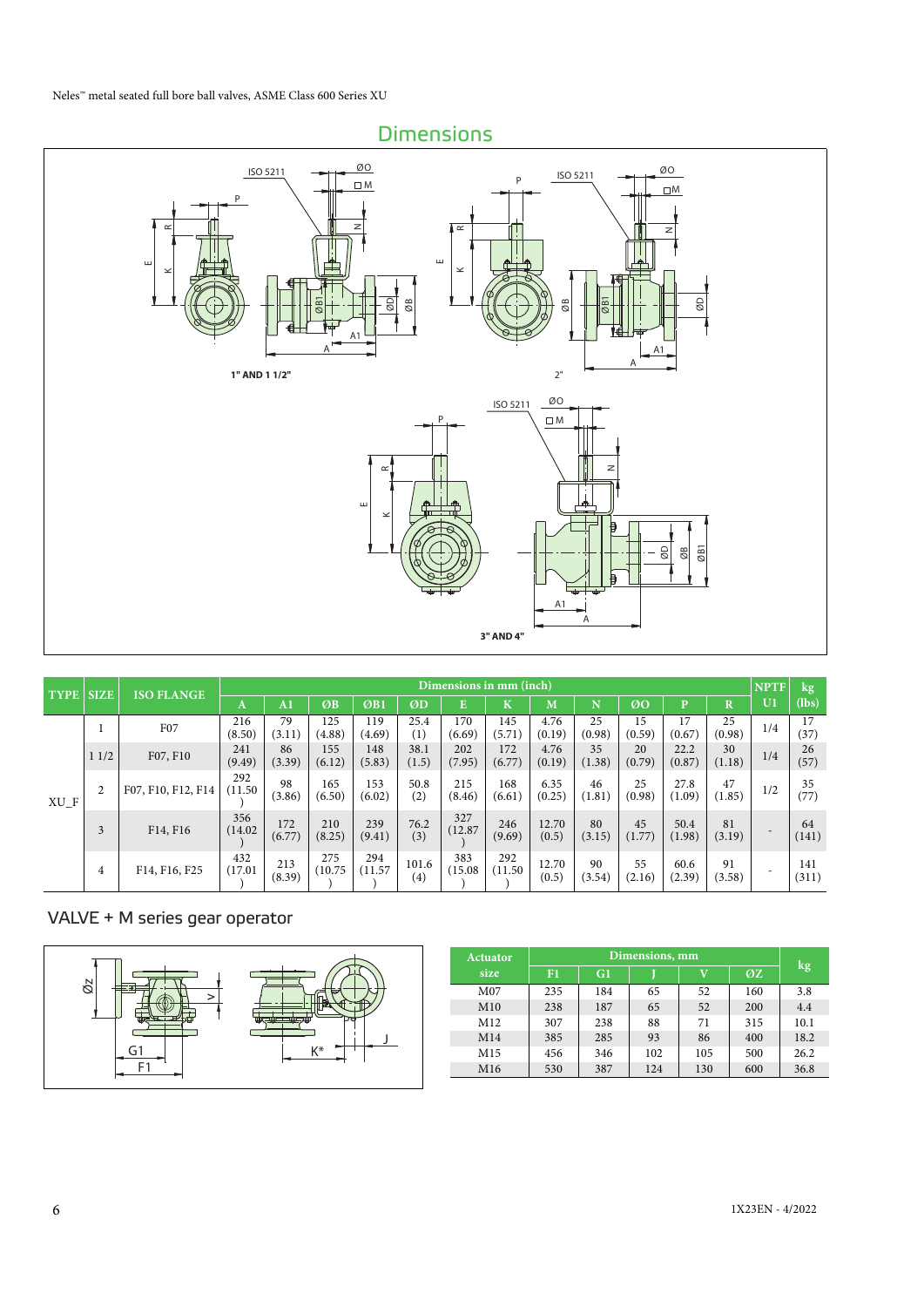

# B1C actuator

| <b>Valve</b> | <b>Size</b> | Actuator                       |     |     |     |     |       |     | Dimensions in mm |     |     |     |     |     |     |                              | <b>NPT</b>               | <b>NPT</b> |     |
|--------------|-------------|--------------------------------|-----|-----|-----|-----|-------|-----|------------------|-----|-----|-----|-----|-----|-----|------------------------------|--------------------------|------------|-----|
|              | DN          |                                | A   | A.  | ØB  | ØB1 | ØD    |     |                  | G   | Ĥ   |     |     | n   |     | $\overline{\mathbf{x}}$<br>л | n                        |            | kg  |
| XU01F        | 25          | B <sub>1</sub> CU <sub>6</sub> | 216 | 79  | .25 | 119 | 25.4  | 46  | 395              | 270 | 343 | 215 | 203 | 145 | 36  | 90                           | 1/4                      | 1/4        | 23  |
| XU1HF        | 40          | B <sub>1</sub> CU <sub>9</sub> | 241 | 86  | 155 | 148 | 38.1  | 50  | 450              | 315 | 386 | 215 | 231 | 172 | 43  | 110                          | 1/4                      | 1/4        | 38  |
|              |             | B1CU11                         | 241 | 86  | 155 | 148 | 38.   | 50  | 535              | 375 | 410 | 225 | 237 | 172 | 51  | 135                          | 1/4                      | 3/8        | 44  |
| XU02F        | 50          | B1CU11                         | 292 | 98  | 165 | 153 | 50.8  | 50  | 535              | 375 | 409 | 225 | 233 | 168 | 51  | 135                          | 1/2                      | 3/8        | 53  |
|              |             | B1CU13                         | 292 | 98  | 165 | 153 | 50.8  | 65  | 640              | 445 | 435 | 245 | 249 | 168 | 65  | 175                          | 1/2                      | 3/8        | 68  |
| XU03F        | 80          | <b>B1CU13</b>                  | 356 | 172 | 210 | 239 | 76.2  | 65  | 640              | 445 | 556 | 245 | 327 | 246 | 65  | 175                          | $\overline{\phantom{0}}$ | 3/8        | 97  |
|              |             | B1CU17                         | 356 | 172 | 210 | 239 | 76.2  | 70  | 785              | 555 | 588 | 260 | 342 | 246 | 78  | 215                          | $\overline{\phantom{a}}$ | 1/2        | 120 |
| XU04F        | 100         | <b>B1CU20</b>                  | 432 | 213 | 275 | 294 | 101.6 | 80  | 880              | 590 | 701 | 280 | 407 | 292 | 97  | 215                          | $\overline{\phantom{0}}$ | 1/2        | 216 |
|              |             | <b>B1CU25</b>                  | 432 | 213 | 275 | 294 | 101.6 | 110 | 1075             | 725 | 743 | 300 | 430 | 292 | 121 | 265                          | -                        | 1/2        | 274 |

# B1J/B1JA actuator

| <b>Valve</b> | <b>Size</b><br>DN | Actuator     | A   | A1  | ØB  | ØB1 | ØD    |     | $\overline{\mathbf{E}}$ | G.  | н   |     |     | T   |     | $\overline{\mathbf{x}}$<br>л | <b>NPT</b>               | <b>NPT</b> | kg  |
|--------------|-------------------|--------------|-----|-----|-----|-----|-------|-----|-------------------------|-----|-----|-----|-----|-----|-----|------------------------------|--------------------------|------------|-----|
| XU01F        | 25                | B1JU/B1JUA6  | 216 | 79  | 125 | 119 | 25.4  | 50  | 485                     | 368 | 336 | 215 | 204 | 145 | 36  | 110                          | 1/4                      | 3/8        | 32  |
|              |                   | B1JU/B1JAU8  | 216 | 79  | 125 | 119 | 25.4  | 50  | 555                     | 420 | 336 | 215 | 204 | 145 | 43  | 135                          | 1/4                      | 3/8        | 36  |
| XU1HF        | 40                | B1JU/B1JAU10 | 241 | 86  | 155 | 148 | 38.1  | 50  | 640                     | 480 | 391 | 225 | 237 | 172 | 51  | 175                          | 1/4                      | 3/8        | 58  |
| XU02F        | 50                | B1JU/B1JAU12 | 292 | 98  | 165 | 153 | 50.8  | 65  | 815                     | 620 | 420 | 245 | 249 | 168 | 65  | 215                          | 1/2                      | 1/2        | 94  |
| XU03F        | 80                | B1JU/B1JAU16 | 356 | 172 | 210 | 239 | 76.2  | 70  | 990                     | 760 | 573 | 260 | 342 | 246 | 78  | 265                          | ۰                        | 1/2        | 166 |
|              |                   | B1JU/B1JAU20 | 356 | 172 | 210 | 239 | 76.2  | 80  | 1230                    | 940 | 606 | 280 | 361 | 246 | 97  | 395                          | $\overline{\phantom{0}}$ | 3/4        | 241 |
| XU04F        | 100               | B1JU/B1JAU20 | 432 | 213 | 275 | 294 | 101.6 | 80  | 1230                    | 940 | 679 | 280 | 407 | 292 | 97  | 395                          | ۰                        | 3/4        | 318 |
|              |                   | B1JU/B1JAU25 | 432 | 213 | 275 | 294 | 101.6 | 110 | 1490                    | 140 | 739 | 300 | 430 | 292 | 121 | 505                          | $\overline{\phantom{0}}$ | 3/4        | 493 |